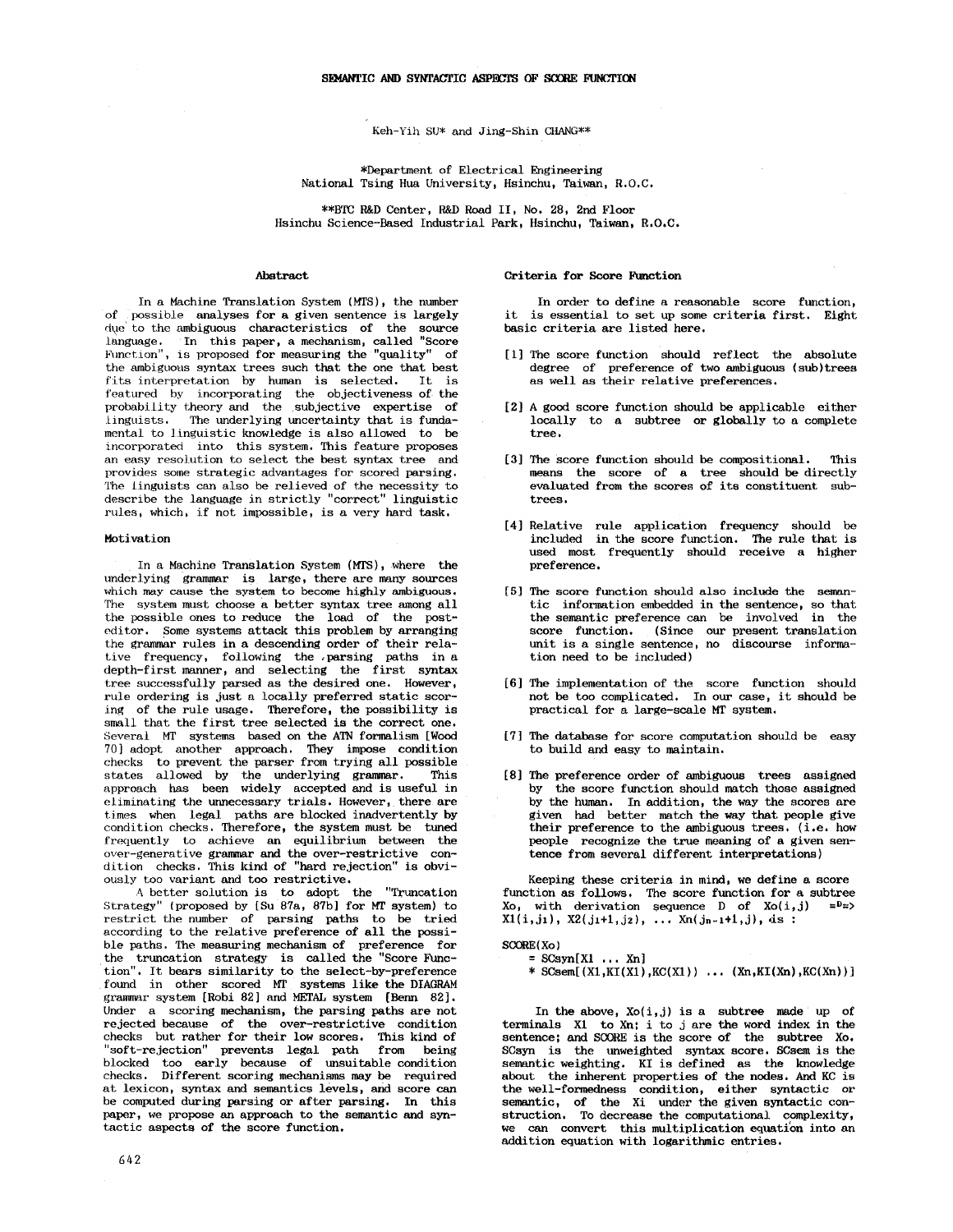# $log(SC)$  =  $log(SCsyn) + log(SCsem)$

In order to obtain the score without excessive computation and complicated algorithm, the probability model is probably one of the most common and promising approach. Under this approach, the preference measurement in a scoring mechanism can be seen as a probability assignment. The best syntax tree should be the one with highest preference probability assigned to it. This probability model can be divided into two parts. One is the syntactic score model, which is  $SCsyn$ , and the other is the semantic score model, which is SCsem. The syntactic score model uses the syntax probability as the base to generate an unwoighted syntactic score for each syntax tree. The unweighted syntactic score for each syntax tree. semantic score model then supplements the unweighted score with weights derived from the semantic knowledge. Incorporation of semantic information is essential for a good score function because pure syntax probability can only provide partial information for sentence preference.

## **Syntactic Score Model**

For a syntax tree given below, we define a phrase level as a sequence of terminals and nonterminals that are being reduced at a single step of "derivation, or reduction sequence". The following example shows the reduction sequence of a bottom-up parsing. sequence is indicated by the time series  $t1 \ldots t7$ .

### Example 2 :

|          | $X8 = \{ A$  |  |              |                             |              |      |  |
|----------|--------------|--|--------------|-----------------------------|--------------|------|--|
|          | $XY = \{B,$  |  |              |                             |              |      |  |
|          | $X6 = \{ B,$ |  |              |                             | F.           |      |  |
|          | $X5 = \{ B,$ |  |              |                             | F,           | w4 } |  |
| t6<br>t3 | $X4 = {B,$   |  |              |                             | w3, w4       |      |  |
|          | $X3 = { }$   |  | D,           | Ε,                          | $w3.$ $w4$ } |      |  |
|          |              |  | $X2 = \{ D,$ |                             | w2, w3, w4   |      |  |
|          |              |  |              | $X1 = \{ w1, w2, w3, w4 \}$ |              |      |  |
| t5<br>C4 |              |  |              |                             |              |      |  |
|          |              |  |              |                             |              |      |  |

The unweighted score for this tree A is modeled as the following conditional probability.

#### SCsyn(A)

```
= P(X8|X7, \ldots X1) * P(X7|X6, \ldots X1) * \ldots * P(X2|X1)
```
 $\cong$  P(X8:X7)\*P(X7:X6)\* ... \*P(X2:X1)

 $= P(A|BC) * P(BC|BFG) * ... * P(D,w2,w3,w4|w1,w2,w3,w4)$ 

 $= P(A|BC) * P(C|BFG) * ... * P(D|W1, w2, w3, w4)$ 

An assumption was made in the above equation. We assumed terms like P(Xi¦Xi-1, Xi-2, ...X1) can be<br>simplified into P(Xi¦Xi-1). This is reasonable because at phrase level Xi-I it will contains most of the information percolated from lower levels and needed by Xi. So, extra information needed by Xi from Xi-2 is little. We completed a simulation for testing this model and also conducted several tests on the context sensitivity of this probability model. First, we checked whether a left context  $(i.e. L)$  is relevant to the probability assignment. Using the the probability assignment. Using the  $P(X3|X2)=P(E|D,w2,w3,w4)$  as an example, with D as the left context of the current derivation symbol  $w2$ , we checked if  $P(X3|X2)=P(E|D, w2)$  is true? We also checked whether a right context (i.e.  $R$ ) has influence on the assignment. Or is  $P(X3 | X2) = P(E_1^* w2, w3)$  true? Other test cases are LL, LR, RR, LRR, LLR, LLL, RRR, LLRR and LLLR.

### Semantic Score Model

The weight-assigning process of the semantic score can be seen as an expert task whete the linguist is giving the syntax tree a diagnosis. The linguist will assign a preference to a tree according to some linguistic knowledge or heuristic rules. Very often these linguistic rules are not very precise. Therefore, a good semantic score model must allow this type of inexact knowledge. Now, the problem is transformed into building a rule-based expert system that can calculate semantic scores (weightings) and handle inexact knowledge encountered during calculation. We propose a model similar to the CF model (certainty factor  $model$  in MYCIN  $[Buch 85]$  system. knowledge-rule base where each rule has a certainty factor based on the degree of belief and disbelief. The confirmation of a hypothesis then is calculated from the applicable rules and from other pieces of evidence. The CF of a hypothesis is then accumulated The CF of a hypothesis is then accumulated gradually with each additional evidence.

Each tree node will have a well-formedness factor (WFF), which is the CF for the derivation of this node, associated with it. As the knowledge, which may contain the word sense, syntactic category, attribute, etc., of leaf nodes propagates up along the syntax structure, every node's WFF will be calculated according to the rules stored in the knowledge rule-base. This WFF then becomes the semantic score of the subtree.

# $WFF(Xo) = SCsem[(X1,KI(X1),KC(X1) ... (Xn,KI(Xn),KC(Xn) ]$ where derivation sequence  $D : Xo = P \Rightarrow X1, ... Xn$ .

There are three major advantages of this scheme. First, linguists do not have to write a single exact rule to include all possible exceptions, because CF are given in accordance with its degree of confirmation or disconfirmation. When an exception appears, all that needs to be done is to add necessary rules and alter CF of certain existing rules. Second, the and alter CF of certain existing rules. Second, the CF model simplifies the implementation of "softrejection" for inexact knowledge. For example, conditions (like those in ATN) can be included for disambiguation even if it is not absolute in its generality. Third, we can combine various traditional techniques in analyzing semantics with CF model to construct a uniform and flexible control strategy. This allows the inclusion of uncertain factors like semantic marker of lexicon, assignment of case role (from case grammar), and restriction of case filler. Under this control strategy, word sense disambiguation and struc-ture disambiguation are also possible. The relative preference will be given accerding to the CF associated with different word sense and by the linguistic rules from the knowledge base.

All in all, with the score function defined as above, it satisfies all eight criteria we had set initially and it is a good systematic approach for assigning references to a set of ambiguous trees.

# Simulation Result

A simulation, based on 1408 source sentences, was conducted to test the syntactic score mode]. The pro~ bability assigned to the entries ,e.g.  $P(E|w2, w3)$ , in the SCsyn equation is estimated with the relative frequency of these entries. That is, we approximate  $P(E | w2, w3)$  by the ratio of the number of events {E,w2,w3} in the database and the number of events {w2,w3}. Several tests are conducted to check the influence of the context on the probability assignment. These tests include L, R, LL, LR, RR, LLL, LLR, LRR, RRR, LLRR and LLLR. Table 1 is some of the result of the simulation using sentences in the database as the test inputs.

The number of entries in the table is the number of different conditional probability, e.g.  $P(E|w2, w3)$ , in the database. Each entry is assigned a probability according to its usage frequency as we explained before. The preference of a tree is the parmneter that we want to estimate from these entries. If the size of database is not large enough then these probability